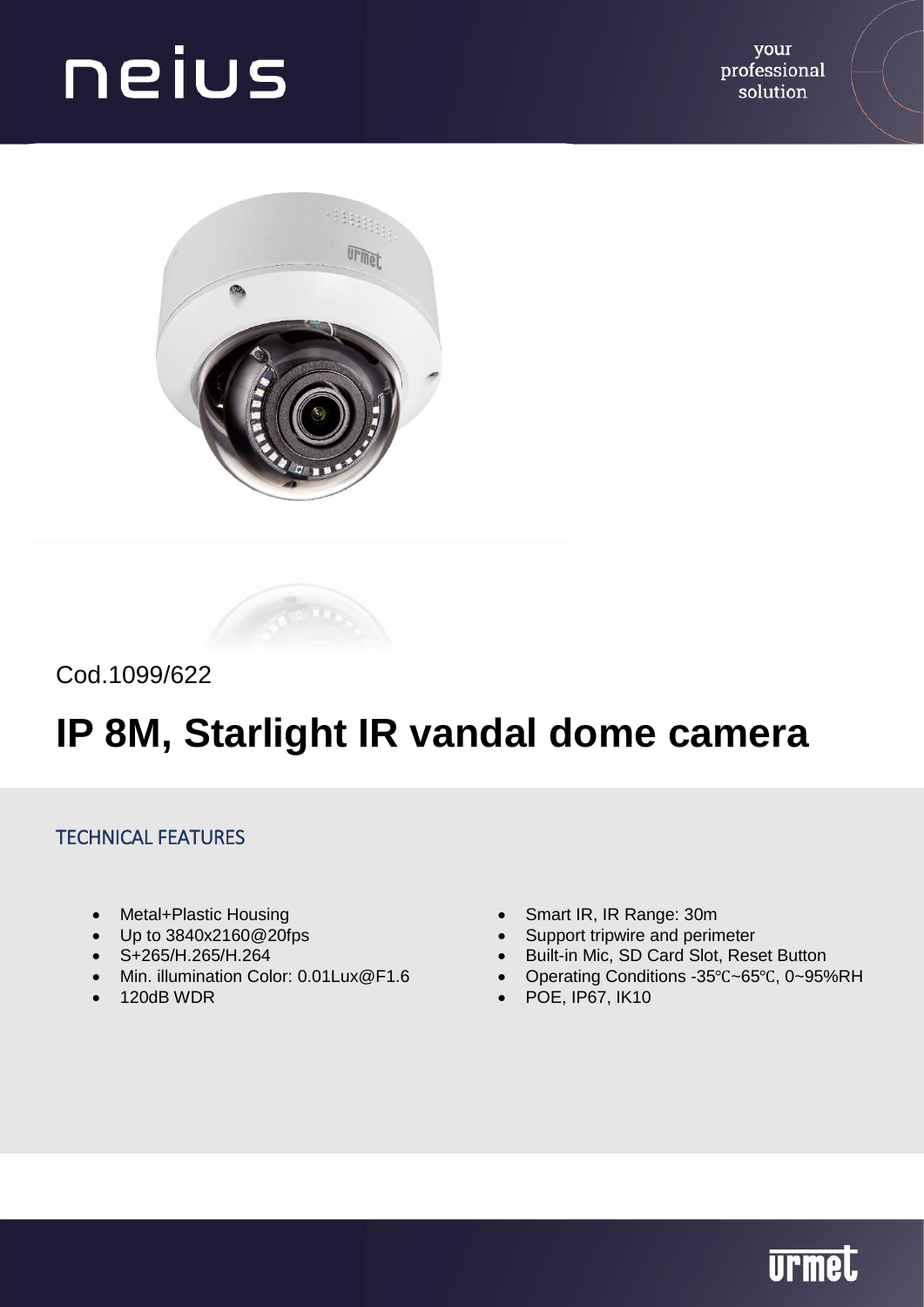| Camera                      |                                                                                                                            |
|-----------------------------|----------------------------------------------------------------------------------------------------------------------------|
| <b>Image Sensor</b>         | 1/2.8" CMOS                                                                                                                |
| <b>Signal System</b>        | PAL/NTSC                                                                                                                   |
| <b>Min. Illumination</b>    | Color: 0.001Lux@ (F1.6, ACG ON), B/W: 0Lux with IR                                                                         |
| <b>Shutter Time</b>         | 1s to 1/100,000s                                                                                                           |
| Day & Night                 | Dual IR Cut Filter with Auto Switch                                                                                        |
| <b>Wide Dynamic Range</b>   | 120dB                                                                                                                      |
| <b>Angle Adjustment</b>     | pan 0~330°, tilt 0~75°, rotate 0~350°                                                                                      |
| Lens                        |                                                                                                                            |
| <b>Lens Type</b>            | Fixed                                                                                                                      |
| <b>Focus</b>                | 2.8 <sub>mm</sub>                                                                                                          |
| <b>Lens Mount</b>           | M12                                                                                                                        |
| <b>Aperture</b>             | F1.6, Fixed                                                                                                                |
| <b>FOV</b>                  | Horizontal field of view: 96°                                                                                              |
| Illuminator                 |                                                                                                                            |
| <b>IR LEDs</b>              | 8                                                                                                                          |
| <b>IR Range</b>             | Up to 30m                                                                                                                  |
| Wavelength                  | 850nm                                                                                                                      |
| <b>White/Warmlight LEDs</b> | N/A                                                                                                                        |
| <b>Compression Standard</b> |                                                                                                                            |
| <b>Video Compression</b>    | S+265/H.265/H.264/M-JPEG                                                                                                   |
| <b>Video Bit Rate</b>       | 32Kbps~16Mbps                                                                                                              |
| <b>Audio Compression</b>    | G.711A/G.711U/ADPCM/AAC                                                                                                    |
| <b>Audio Bit Rate</b>       | 8K~48Kbps                                                                                                                  |
| Image                       |                                                                                                                            |
| <b>Max. Resolution</b>      | 3840×2160                                                                                                                  |
| <b>Main Stream</b>          | PAL: 20fps (3840×2160, 3072x2048), 25fps (2560×1440, 1920×1080, 1280×720)                                                  |
|                             | NTSC: 20fps (3840×2160, 3072x2048), 30fps (2560×1440, 1920×1080, 1280×720)                                                 |
| <b>Sub Stream</b>           | PAL: 25fps (704×576, 704×288, 640×480, 352×288)                                                                            |
|                             | NTSC: 30fps (704×480, 704×240, 640×480, 352×240)                                                                           |
| Third Stream                | PAL: 25fps(1280×720, 704×576, 704×288, 640×360, 352×288)                                                                   |
| <b>Image Setting</b>        | Saturation, brightness, contrast, sharpness, adjustable by client software or web browser                                  |
| <b>Image Enhancement</b>    | BLC/3D DNR/HLC/Corridor Format                                                                                             |
| <b>ROI</b>                  | Support 8 fixed regions of coding                                                                                          |
| <b>OSD</b>                  | 16×16, 24×24, 32×32, 48×48, 64x64, 96x96, adaptable size, Letters Such as Week, Date, Time, Total 8<br>Regions             |
| <b>Picture Overlay</b>      | Yes                                                                                                                        |
| <b>Privacy Mask</b>         | Yes, 8 regions                                                                                                             |
| <b>Smart Defog</b>          | Yes                                                                                                                        |
| <b>Feature</b>              |                                                                                                                            |
| <b>Alarm Trigger</b>        | Motion Detection, Mask Alarm, Disk Full, Disk R/W Error, IP AddressConflict, MAC Address<br>Conflict, FTP Server Exception |
| <b>Video Analytics</b>      | Tripwire, Perimeter                                                                                                        |
| <b>Early Warning(EW)</b>    | N/A                                                                                                                        |

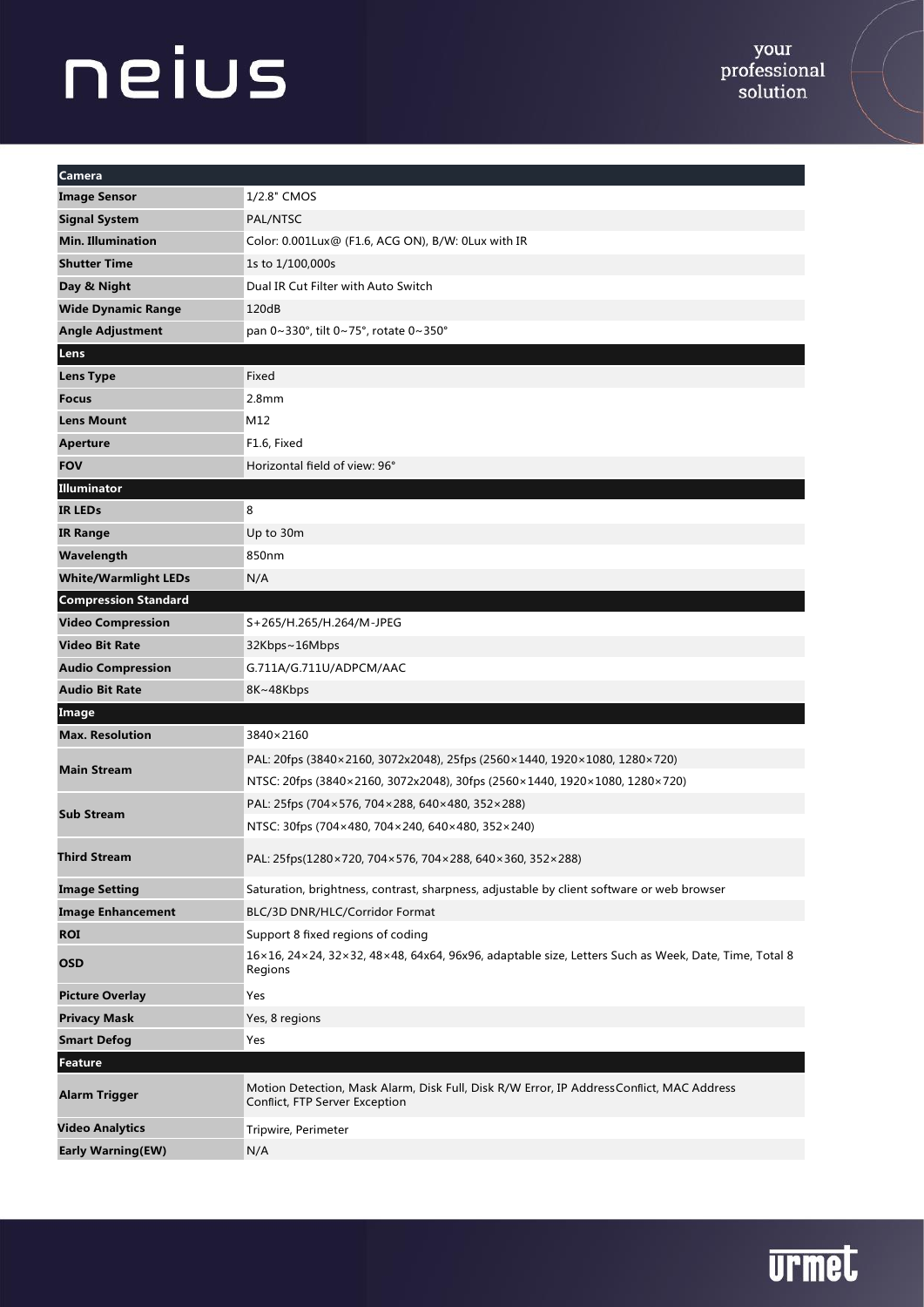| <b>Network</b>                 |                                                                                                                                                                                          |
|--------------------------------|------------------------------------------------------------------------------------------------------------------------------------------------------------------------------------------|
| <b>ANR</b>                     | Yes, auto store video in SD card when NVR disconnected, and upload video to NVR when resumed<br>connection                                                                               |
| <b>Protocols</b>               | TCP/IP, ICMP, HTTP, HTTPS, DHCP, DNS, DDNS, RTP, RTSP, RTCP, PPPoE, MULTICAST, UPnP, FTP,<br>IPV4, NTP, SMTP, IGMP, 802.1x, QoS, IPV6, ARP, UDP, SNMP, SSL, SIP, Telnet, RTMP, SFTP, NFS |
| <b>System Compatibility</b>    | ONVIF (PROFILE S/T/G), SDK, P2P                                                                                                                                                          |
| <b>Remote Connection</b>       | $\overline{7}$                                                                                                                                                                           |
| <b>Client</b>                  | Neius Control                                                                                                                                                                            |
| <b>Web Version</b>             | Web6                                                                                                                                                                                     |
| <b>Interface</b>               |                                                                                                                                                                                          |
| <b>Communication Interface</b> | 1 RJ45 10M/100M self adaptive Ethernet port                                                                                                                                              |
| <b>Audio</b>                   | Mic in                                                                                                                                                                                   |
| <b>Alarm</b>                   | N/A                                                                                                                                                                                      |
| <b>Reset Button</b>            | Yes                                                                                                                                                                                      |
| <b>On-board storage</b>        | Built-in Micro SD card slot, up to 512 GB                                                                                                                                                |
| General                        |                                                                                                                                                                                          |
| <b>Firmware Version</b>        |                                                                                                                                                                                          |
| <b>Web Client Language</b>     | 15 languages<br>English, Russian, Spanish, Korean, Italian, Turkish, Simple Chinese, Traditional Chinese, Thai, French,<br>Polish, Dutch, Hebraism, Arabic, Vietnamese                   |
| <b>Operating Conditions</b>    | $-35^{\circ}$ C ~ 65, 0 ~ 95% RH                                                                                                                                                         |
| <b>Power Supply</b>            | DC12V±25%/PoE                                                                                                                                                                            |
| <b>Power Consumption</b>       | MAX: 6W (12V) MAX: 7W (PoE)                                                                                                                                                              |
| <b>Protection</b>              | IP67, IK10 Lightning protection, surge protection and voltage transient protection meets EN<br>55035:2017                                                                                |
| <b>Heater</b>                  | N/A                                                                                                                                                                                      |
| <b>Dimensions</b>              | Ø120.4×90mm                                                                                                                                                                              |
| Weight                         | 0.45kg                                                                                                                                                                                   |